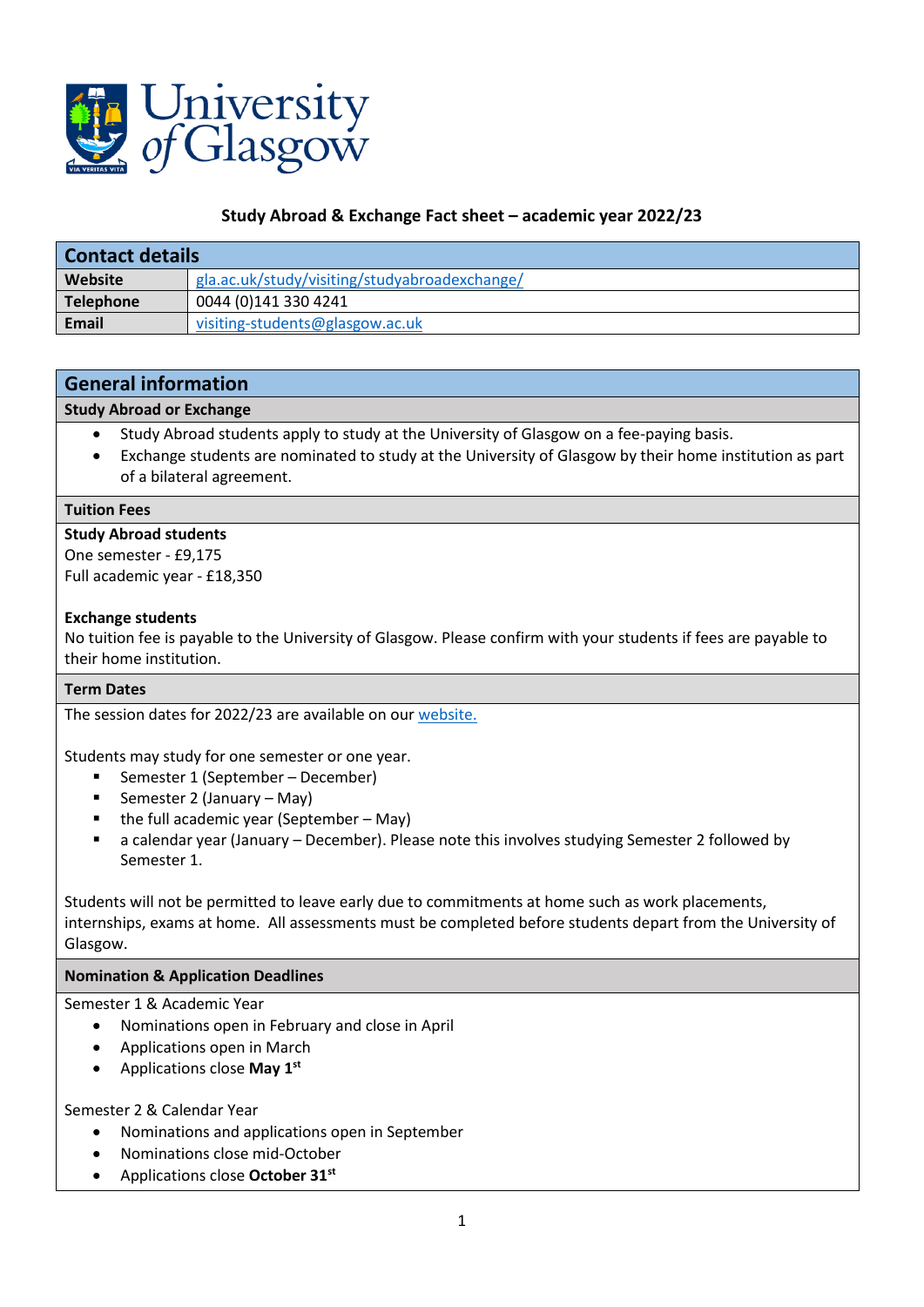

| <b>Step 1: Nomination and Application</b> |                                                                                                 |
|-------------------------------------------|-------------------------------------------------------------------------------------------------|
| How can you                               | You will be sent a link to an online form where you may complete your students' details.        |
| nominate<br>students?                     | Both Study Abroad and Exchange students should be nominated. This will allow us to send         |
|                                           | important guidance to ALL students applying to the University of Glasgow.                       |
|                                           |                                                                                                 |
|                                           | Once we receive your nominations, students will be contacted directly with application          |
|                                           | guidance notes and information on how to select courses.                                        |
| How do                                    | Applications are made on our online system. The link will be available on our 'How to Apply'    |
| students apply?                           | web page.                                                                                       |
|                                           | Students should read the application guidance notes and Course Selection Guide on the           |
|                                           | website carefully before selecting courses.                                                     |
|                                           |                                                                                                 |
|                                           | Students can apply to study at either the main campus or the Dumfries Campus. Due to the        |
|                                           | distance between the two campuses, students cannot choose courses across both campuses.         |
| What                                      | All students should supply:                                                                     |
| supporting                                | An up-to-date Official Academic transcript with a translation in English (if applicable).       |
| documents do<br>students have             | A colour copy of the photo page of their passport.<br>$\bullet$                                 |
| to provide?                               | Students whose first language is not English:                                                   |
|                                           | A copy of a recent English Language test, taken within 4 years and 5 months of the<br>$\bullet$ |
|                                           | course start date. The requirements for the Study Abroad and Exchange programme                 |
|                                           | are IELTS 6.0 with no subtest less than 5.5.                                                    |
|                                           | Please see all accepted English testing options on our English Language requirements web        |
|                                           | page.                                                                                           |
|                                           |                                                                                                 |
| <b>Entrance</b><br>requirements           | Our standard entry requirements are:<br>Cumulative GPA of 3.0 on a 4.0 scale*                   |
|                                           | English language of IELTS 6.0 with no subtest less than 5.5.<br>$\bullet$                       |
|                                           |                                                                                                 |
|                                           | *Individual courses may have specific entry requirements                                        |
|                                           |                                                                                                 |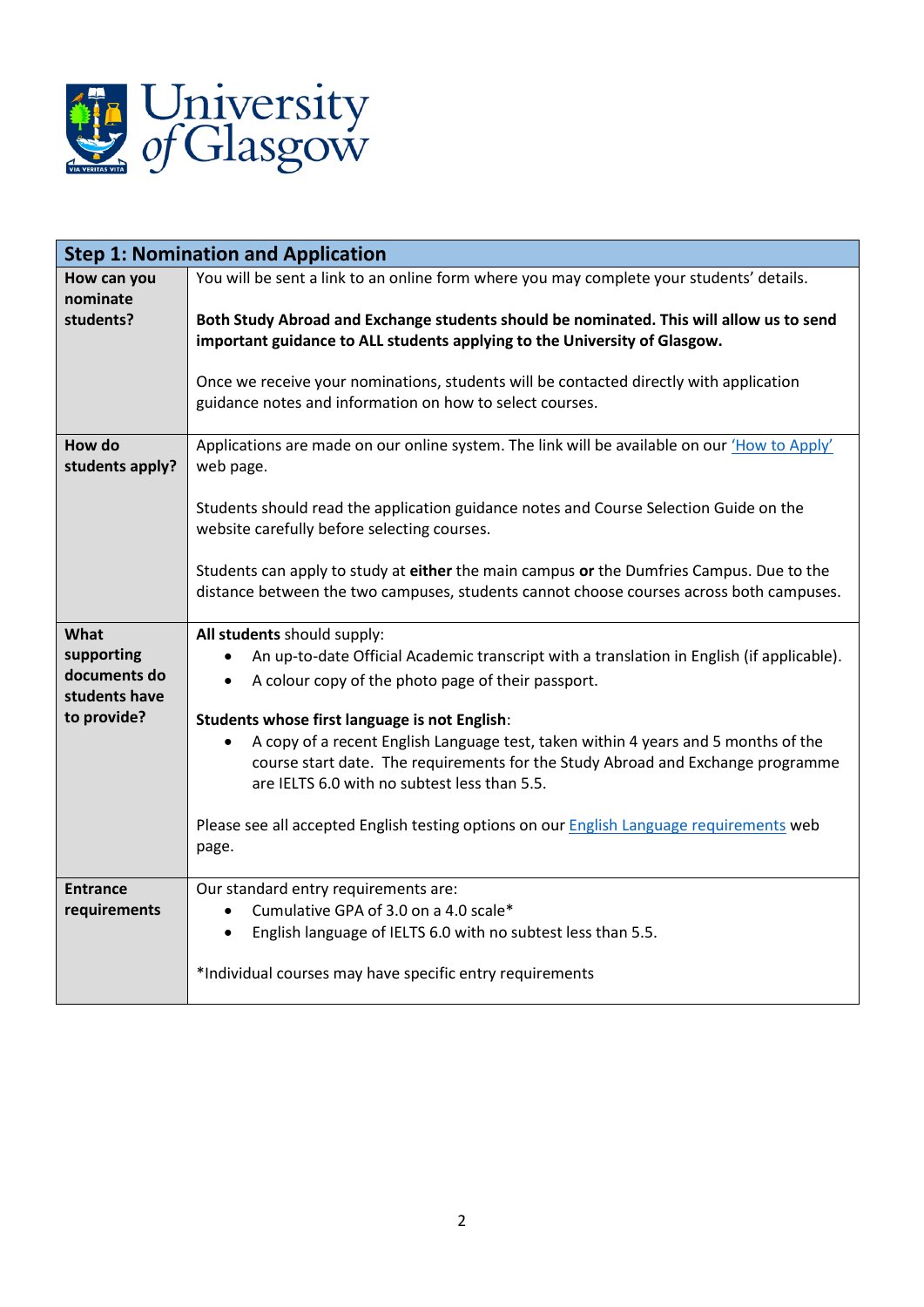

| How many<br>credits should<br>students'<br>study? | A full course load for one semester is 60 Glasgow credits.<br>A full course load for the full academic year is 120 credits.<br>Most courses are 20 credits but a small number can be 10, 15 or 30 credits.<br>When selecting courses as part of the online application, please advise students to select |
|---------------------------------------------------|----------------------------------------------------------------------------------------------------------------------------------------------------------------------------------------------------------------------------------------------------------------------------------------------------------|
|                                                   | more courses than the required course load of 60 credits per semester. This allows some<br>flexibility if they cannot be enrolled on their preferred course choices due to timetable<br>clashes, course availability or if the course is not running.                                                    |
|                                                   | Please note the University of Glasgow does not permit students to underload or overload. The<br>above courseloads are University mandated.                                                                                                                                                               |
| How do<br>students                                | Students must choose courses as part of their online application.                                                                                                                                                                                                                                        |
| choose<br>courses?                                | Courses are ranked in order of preference and when courses are approved students will be<br>enrolled in courses in order of preference.                                                                                                                                                                  |
|                                                   | Students must choose specific courses and NOT general subject areas.                                                                                                                                                                                                                                     |
|                                                   | Courses are listed on our course catalogue and students should refer to the Visiting Students<br>Course Selection Guide when choosing.                                                                                                                                                                   |
|                                                   | Students do not need to look at the pre-requisites on the course catalogue. These apply to<br>degree-seeking students only.                                                                                                                                                                              |
|                                                   | They can select courses from multiple colleges across the University, regardless of which<br>college they have selected on their application.                                                                                                                                                            |
|                                                   | Level 1 and 2 courses are lower-level courses that require no/little previous experience.<br>Level 3 and 4 courses are upper-level courses that require at least two years background<br>experience in the subject area that will be studied at Glasgow.                                                 |
|                                                   | Areas that are unavailable to visiting students are Medicine, Vet Medicine and Dentistry.<br>Additionally, level 5 courses in all subjects are unavailable.                                                                                                                                              |
|                                                   | Semester 1 only students are not permitted to take level 3 and 4 Computing Science, Maths<br>or Stats courses due to course structure.                                                                                                                                                                   |
|                                                   | Course choices must be submitted within the application. Courses submitted after the<br>application has been submitted will not be accepted.                                                                                                                                                             |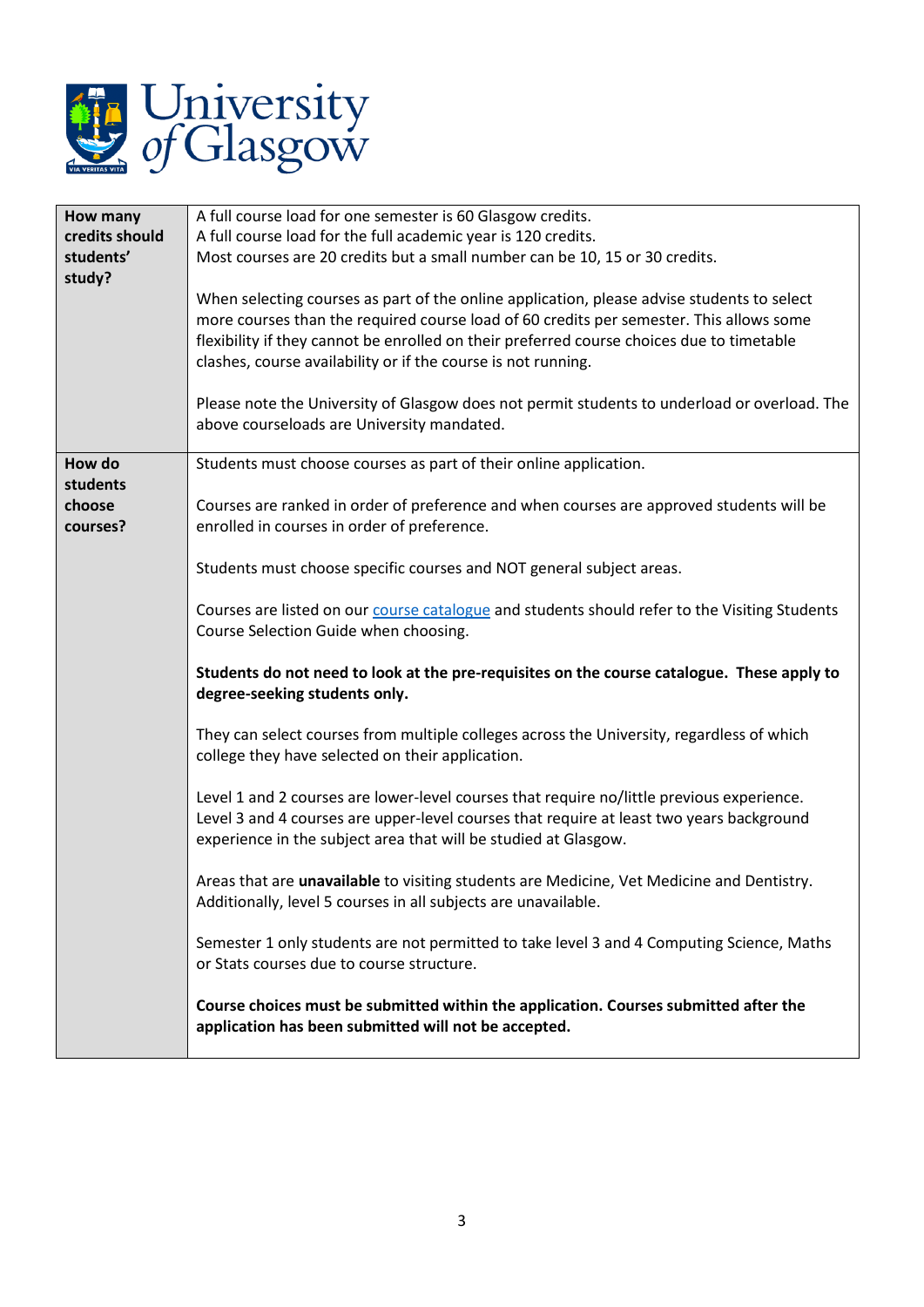

| <b>Can students</b> | Students can select courses at the Glasgow School of Art and the National Piping Centre.        |
|---------------------|-------------------------------------------------------------------------------------------------|
| choose to study     |                                                                                                 |
| courses out         | These courses cannot be selected as part of the online application process. Students will       |
| with the            | receive information, or have an opportunity to meet colleagues from GSA and NPC at              |
| <b>University?</b>  | orientation, and may register once they arrive here in Glasgow.                                 |
|                     |                                                                                                 |
|                     | Fees for these courses are included in the Study Abroad fee.                                    |
|                     | Exchange students must pay an additional fee for these external courses.                        |
|                     |                                                                                                 |
| <b>What happens</b> | Once we receive the application, students will receive feedback from the Admissions team.       |
| after the           |                                                                                                 |
| application is      | This will be either:                                                                            |
| submitted?          | an unconditional offer OR                                                                       |
|                     | a conditional offer with request for further information/documents OR<br>$\bullet$              |
|                     | a notification that their application has been unsuccessful.<br>$\bullet$                       |
|                     |                                                                                                 |
| Do students         | Students do not need to formally accept their offer.                                            |
| need to accept      |                                                                                                 |
| their offer?        | However, it is important that if students decide to withdraw from the programme, they let       |
|                     | the Visiting Students team know to enable us to update our records.                             |
|                     |                                                                                                 |
| How do              | Once students have been accepted and after applications have closed their course choices will   |
| students find       | be sent to academic Subject Coordinators for approval.                                          |
| out if they have    |                                                                                                 |
| been accepted       | The Visiting Students team will contact students by email, in July for semester 1/full year and |
| for their chosen    | December for semester 2, to advise whether they have been approved for their chosen             |
| courses?            | courses. We will also advise if alternative courses have been suggested by our academic staff.  |
|                     |                                                                                                 |
|                     | Once your students have registered at the University of Glasgow, the Visiting Students team     |
|                     | will enrol them where possible in courses for which they have been pre-approved. These          |
|                     | courses will then appear on the student's timetable.                                            |
|                     |                                                                                                 |
|                     | ** Students should not attempt to enrol themselves in courses.                                  |
|                     |                                                                                                 |
|                     | Please note course enrolments are only final once students have arrived in Glasgow.             |
| <b>Can students</b> | Course changes can be requested once students arrive in Glasgow.                                |
| change their        |                                                                                                 |
| course choices?     | Students will have until the end of our standard add/drop period in the first month of          |
|                     | teaching to make course changes.                                                                |
|                     |                                                                                                 |
| What if we          | Please contact the Visiting Students team to advise them of any students with additional        |
| have students       | support needs.                                                                                  |
| with any            |                                                                                                 |
| additional          | This will allow the team to send you and your students relevant information for our Disability  |
| support needs?      | Services.                                                                                       |
|                     |                                                                                                 |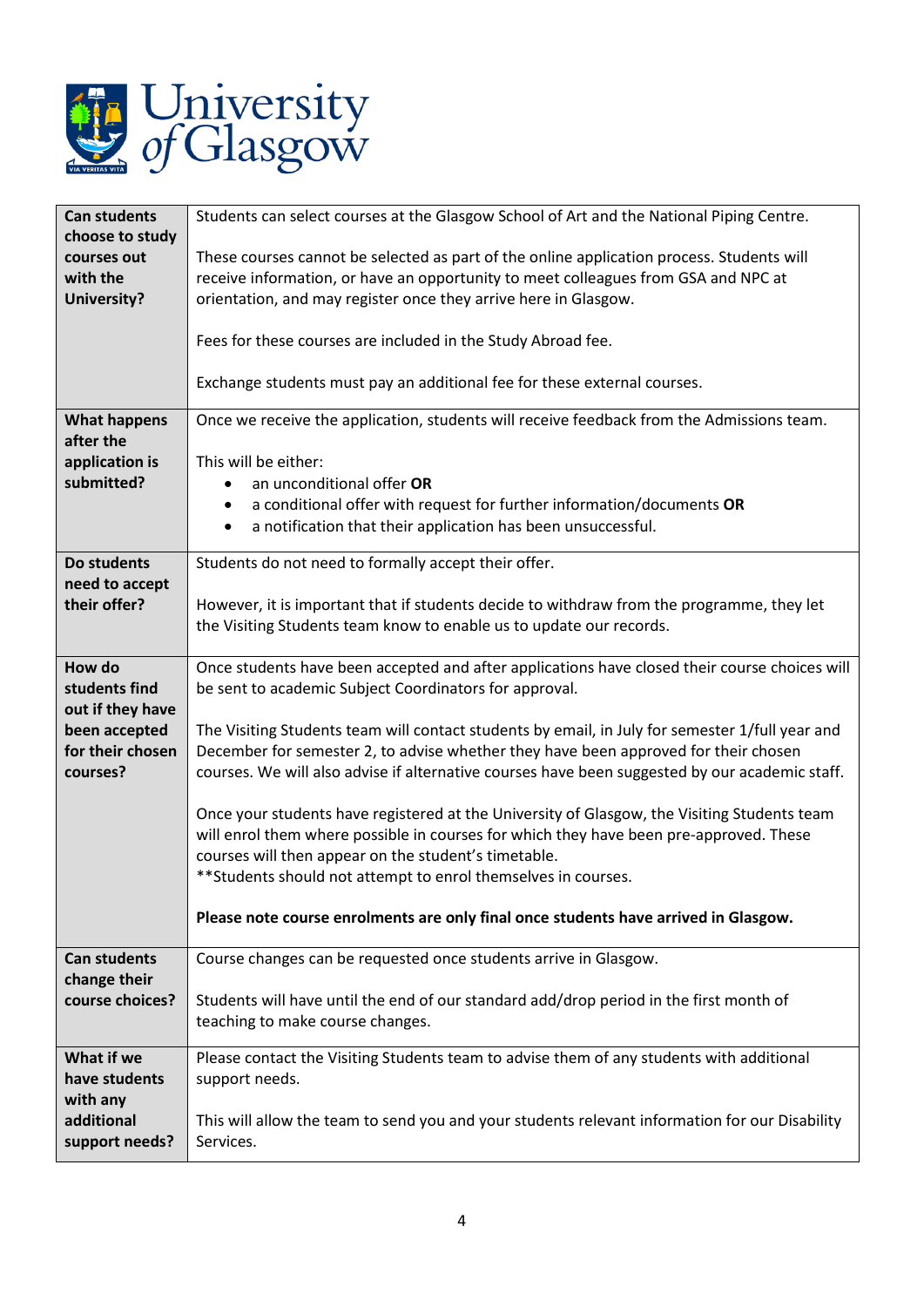

| <b>Step 2: Preparing for arrival to Glasgow</b> |                                                                                                                                                                                                                                                                       |
|-------------------------------------------------|-----------------------------------------------------------------------------------------------------------------------------------------------------------------------------------------------------------------------------------------------------------------------|
| Do students                                     | All students who are not UK or Irish nationals are required to obtain immigration                                                                                                                                                                                     |
| require a visa?                                 | permission to study at the University of Glasgow.                                                                                                                                                                                                                     |
|                                                 | There are two options available to incoming students with regards to immigration in the<br>United Kingdom:<br>Visitor Visa (for one semester stays) OR<br>1.<br>Student Visa (for study periods longer than 6 months)<br>2.<br>See here for information on all visas. |
| How do students                                 | Students will be emailed in August for Semester 1 and Full Academic Year and in December                                                                                                                                                                              |
| register as a                                   | for Semester 2, when online registration is open.                                                                                                                                                                                                                     |
| <b>University of</b>                            |                                                                                                                                                                                                                                                                       |
| Glasgow<br>student?                             | This email will include details of how to log onto the student portal 'MyGlasgow' and<br>complete the registration process.                                                                                                                                           |
|                                                 | They should complete academic registration as soon as possible to be enrolled in courses.                                                                                                                                                                             |
|                                                 | Both academic and financial registration should be completed prior to arrival in Glasgow,<br>where possible.                                                                                                                                                          |
|                                                 | If you are financially sponsoring your students, we will contact you to request a sponsor letter<br>to confirm fees covered by your institution.                                                                                                                      |
|                                                 | Sponsored students will only be able to complete financial registration after arrival in<br>Glasgow.                                                                                                                                                                  |
| How do students<br>apply for<br>accommodation?  | The accommodation application is a separate process and students are responsible for<br>ensuring they apply for accommodation. Details of how to apply for accommodation will be<br>included in their offer letter.                                                   |
|                                                 | Students can apply for accommodation 72 hours after receiving an offer to study at the<br>University of Glasgow.                                                                                                                                                      |
|                                                 | Study Abroad and Exchange students are guaranteed a place in University accommodation if<br>they apply by the published deadline. Please see details here.                                                                                                            |
|                                                 | Students are advised to apply as soon as possible as rooms are allocated on a first come first<br>served basis. Students are asked to list up to six choices on their application. First choices are<br>not guaranteed due to the volume of applications.             |
|                                                 | Further information about accommodation, including prices and contract dates can be found<br>here.                                                                                                                                                                    |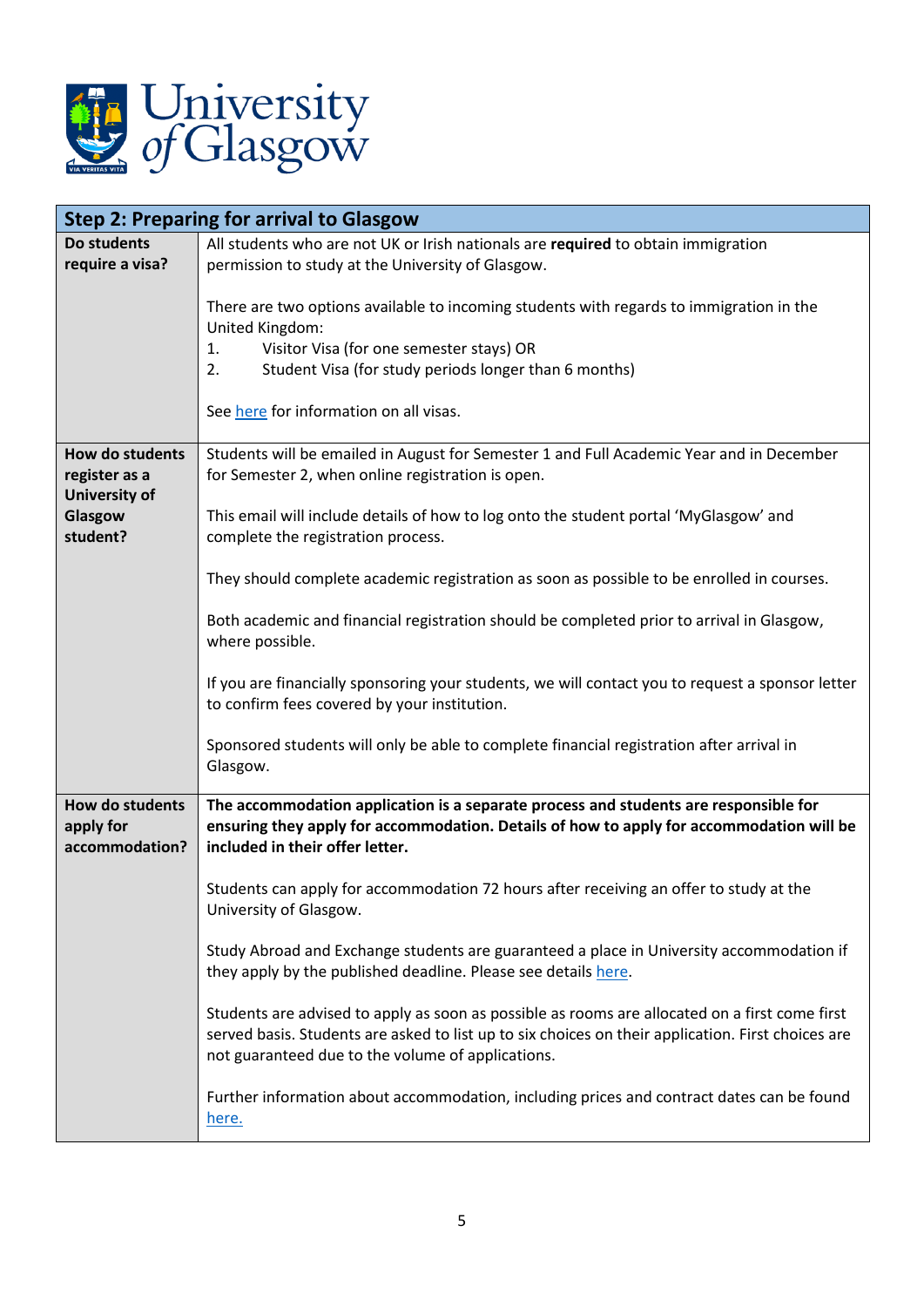

| <b>Step 3: Orientation and arrival</b> |                                                                                                                                                                                                 |  |
|----------------------------------------|-------------------------------------------------------------------------------------------------------------------------------------------------------------------------------------------------|--|
| What do                                | All students are required to take part in a mandatory Orientation session before they begin                                                                                                     |  |
| students need to                       | their studies at Glasgow.                                                                                                                                                                       |  |
| know about                             |                                                                                                                                                                                                 |  |
| orientation?                           | Orientation will include information sessions and optional social events, organised by our                                                                                                      |  |
|                                        | International Student Support team and may be a mix of virtual and in-person.                                                                                                                   |  |
|                                        | Details about Orientation will be emailed to students closer to the beginning of semester and<br>include information on how to sign up for events. Further information will also be found here. |  |
|                                        | The Visiting Students will provide a Welcome & Information course, made available on the<br>virtual learning environment, Moodle, prior to the start of term.                                   |  |
|                                        | Meetings with the Visiting Students team will be available on arrival to confirm course choices<br>and/or address any further issues students may have.                                         |  |
| What do                                | Healthcare in the UK is mainly provided through the National Health Service (NHS). Please                                                                                                       |  |
| students do if                         | refer to our healthcare information.                                                                                                                                                            |  |
| they require                           |                                                                                                                                                                                                 |  |
| healthcare while                       | Students are strongly recommended to register with a GP on arrival in Glasgow. This is free to                                                                                                  |  |
| in Glasgow?                            | do and there is a GP surgery on campus.                                                                                                                                                         |  |
| Step 4: During the course              |                                                                                                                                                                                                 |  |
| What is the                            | Study abroad and exchange students attend courses with other British and international                                                                                                          |  |
| teaching style                         | students and are assessed in the same manner.                                                                                                                                                   |  |
| like?                                  | The most common form of teaching is formal lectures (particularly at Level 1 and 2) with<br>supplementary group tutorials where discussion and group participation are encouraged.              |  |
|                                        | A significant proportion of teaching for Science and Engineering takes place in practical<br>laboratory sessions.                                                                               |  |
|                                        | In upper-level courses, lectures are often to smaller groups of students and in some<br>departments are replaced by tutorials and seminars.                                                     |  |
|                                        | Assessment methods vary from course to course, but may include essay submissions, project<br>work and end of semester exams.                                                                    |  |
|                                        | Students may find that they have very few contact hours and less assessment than they are<br>used to at their home institution.                                                                 |  |
|                                        | It is important to note that higher education in Scotland places a strong emphasis on<br>independent study.                                                                                     |  |